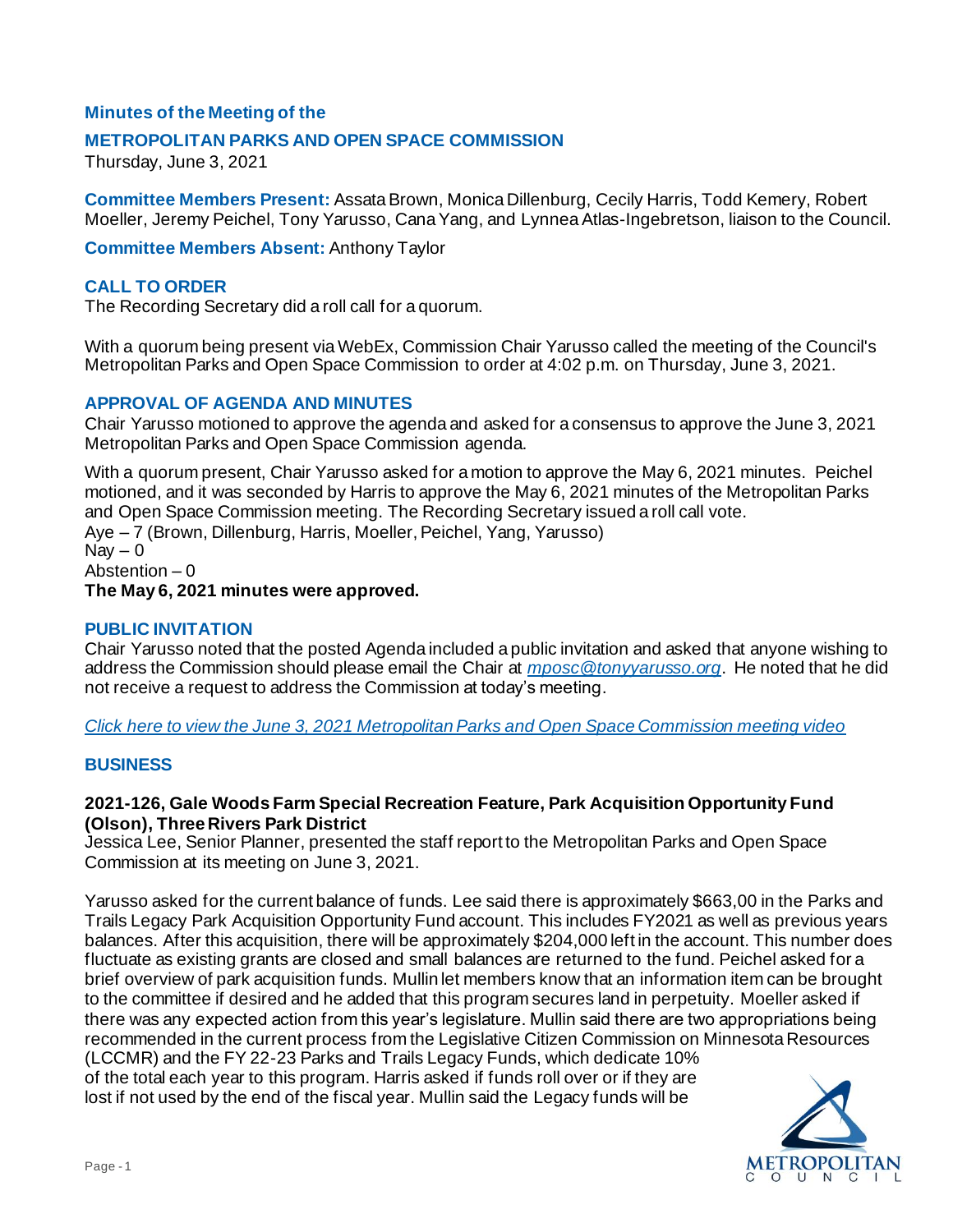released when the legislature comes to a decision this biennium. He said if there is not a budget agreement by June 30, 2021, the FY2020 LCCMR appropriation will return to the corpus. Clapp added that the funds that are currently in the account are available for multiple years.

It was motioned by Moeller and seconded by Dillenburg to recommend that the Metropolitan Council:

- 1. Approve a grant of up to \$459,375 to Three Rivers Park District to acquire the vacant rural residential 27.87-acre Olson property adjacent to Gale Woods Farm, just west of Woodedge Road in Minnetrista, for Gale Woods Farm Special Recreation Feature.
- 2. Authorize the Community Development Director to execute the grant agreement and restrictive covenant on behalf of the Council.

Yarusso moved to amend the motion to include the phrase, "from the Parks and Trails Legacy Fund."

It was motioned by Moeller and seconded by Dillenburg to recommend that the Metropolitan Council:

- 1. Approve a grant from the Parks and Trails Legacy Fund of up to \$459,375 to Three Rivers Park District to acquire the vacant rural residential 27.87-acre Olson property adjacent to Gale Woods Farm, just west of Woodedge Road in Minnetrista, for Gale Woods Farm Special Recreation Feature.
- 2. Authorize the Community Development Director to execute the grant agreement and restrictive covenant on behalf of the Council.

With no further discussion, Chair Yarusso called for a vote. The recording secretary issued a roll call vote.

Aye – 8 (Brown, Dillenburg, Harris, Kemery, Moeller, Peichel, Yang, Yarusso) Nav  $-0$ Abstention  $-0$ **The motion was approved.**

# **INFORMATION**

**Equity Nudge: Establishing a shared space for Equity Resources - Demonstration** Amanda Lovelee, Senior Outreach Coordinator, presented the staff report to the Metropolitan Parks and Open Space Commission at its meeting on May 6, 2021.

Atlas-Ingebretson encouraged members to find the tools that work best for them as they share progress on encouraging greater access to the Regional Parks System. Peichel thanked the Council Member for enduring the challenging and ongoing equity conversations. Kemery seconded this notion and commented that it is critical to remain steadfast in our commitment to civil rights around ADA access and racial equity. Yarusso asked about the accessibility of the Teams site. Lovelee said it is a work in progress yet believes that all Commissioners have necessary rights to use the site.

# **REPORTS**

**Chair:** Chair Yarusso reported that there will be a ribbon cutting in Washington County on June 8, at Cottage Grove Ravine Regional Park.

**Commissioners:** Kemery reported that he will be starting up monthly meetings with Dakota County as they had pre-COVID.

**Staff:** Mullin reported that the Regional Parks System Equity Grant Program recommendations are moving forward and will be shared with MPOSC at their July 1 meeting. Mullin added that the legislative session ended without passing the critical budget bills and are currently working to avoid a shutdown. Mullin also said that a Bdote' Tour, also known as the Sacred Sites tour, is being hosted by the Council's Parks unit on September 17, 2021 at 8:30 a.m., meeting at Fort Snelling State Park.